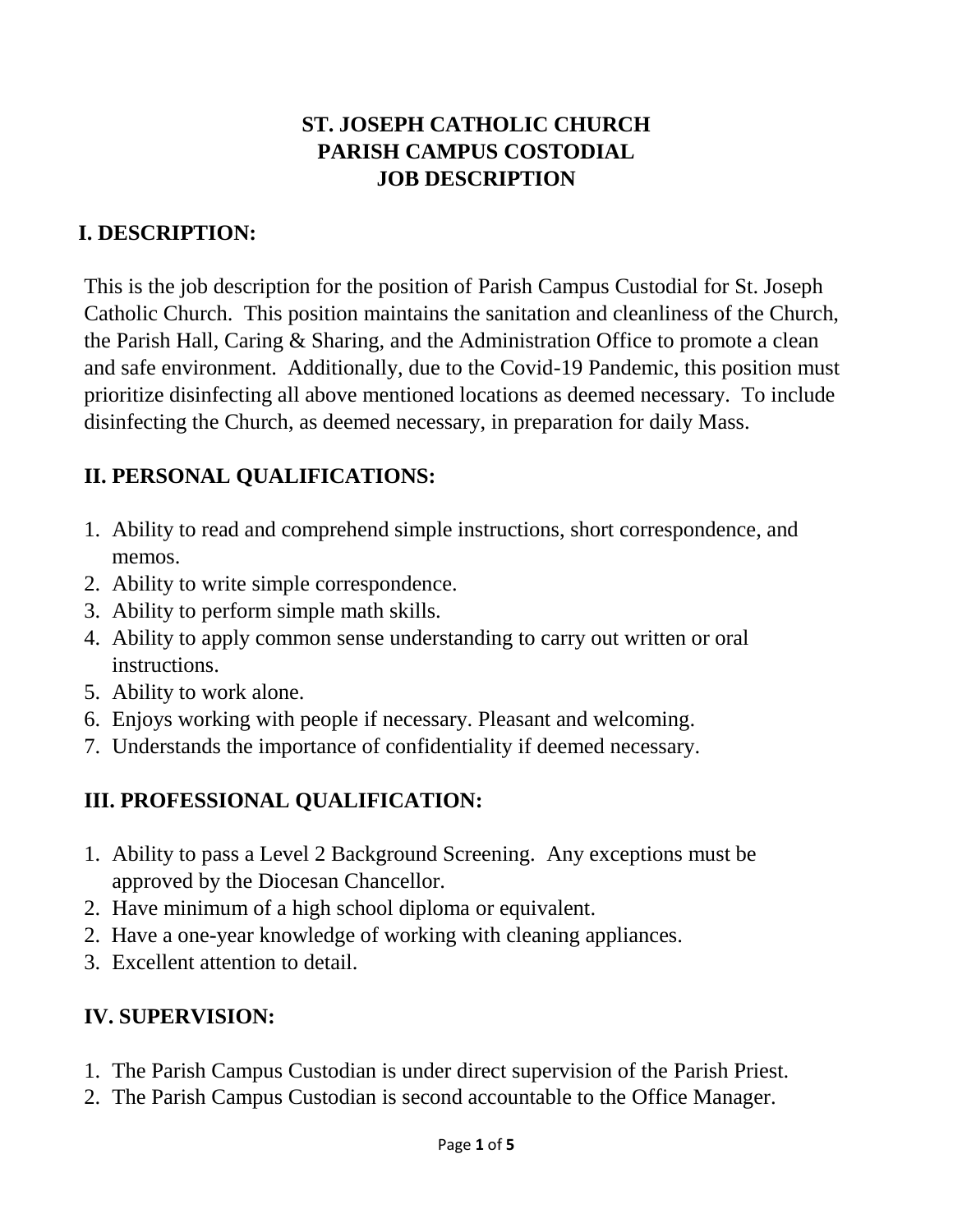### **V. SALARY AND BENEFITS:**

This is a part-time non-exempt hourly position with a starting pay of \$9.00 per hour. This part-time position offers no benefits, but the office is closed for all major holidays and time off for holidays is paid. The Diocese observes the following holidays each year:

New Year's Day Martin L. King Day Good Friday Memorial Day Independence Day Labor Day Veterans Day Thanksgiving and Day-after-Thanksgiving Day Christmas Eve Christmas Day

#### **VI. HOURS AND EMPLOYMENT AGREEMENT:**

This position is a 20-25 Hour work week. Vacations are granted on a non-paid basis. Please request vacation time two-weeks in advance.

#### **VII. RESPONSIBILITIES:**

This list of responsibilities is not designed to cover or contain a comprehensive listing of all duties or responsibilities that are required of the employee for this job. Duties, responsibilities, and activities may change at any time with or without notice. Other duties as assigned.

Church:

- 1. Clean, and disinfect Holy Water reservoirs, counters, doors, door handles, pews, etc.
- 2. Doors and door handles must be cleaned and disinfected inside and out daily.
- 3. Refill Holy Water reservoirs when necessary.
- 4. Dust and clean saint statutes when needed.
- 5. Water altar flowers as needed.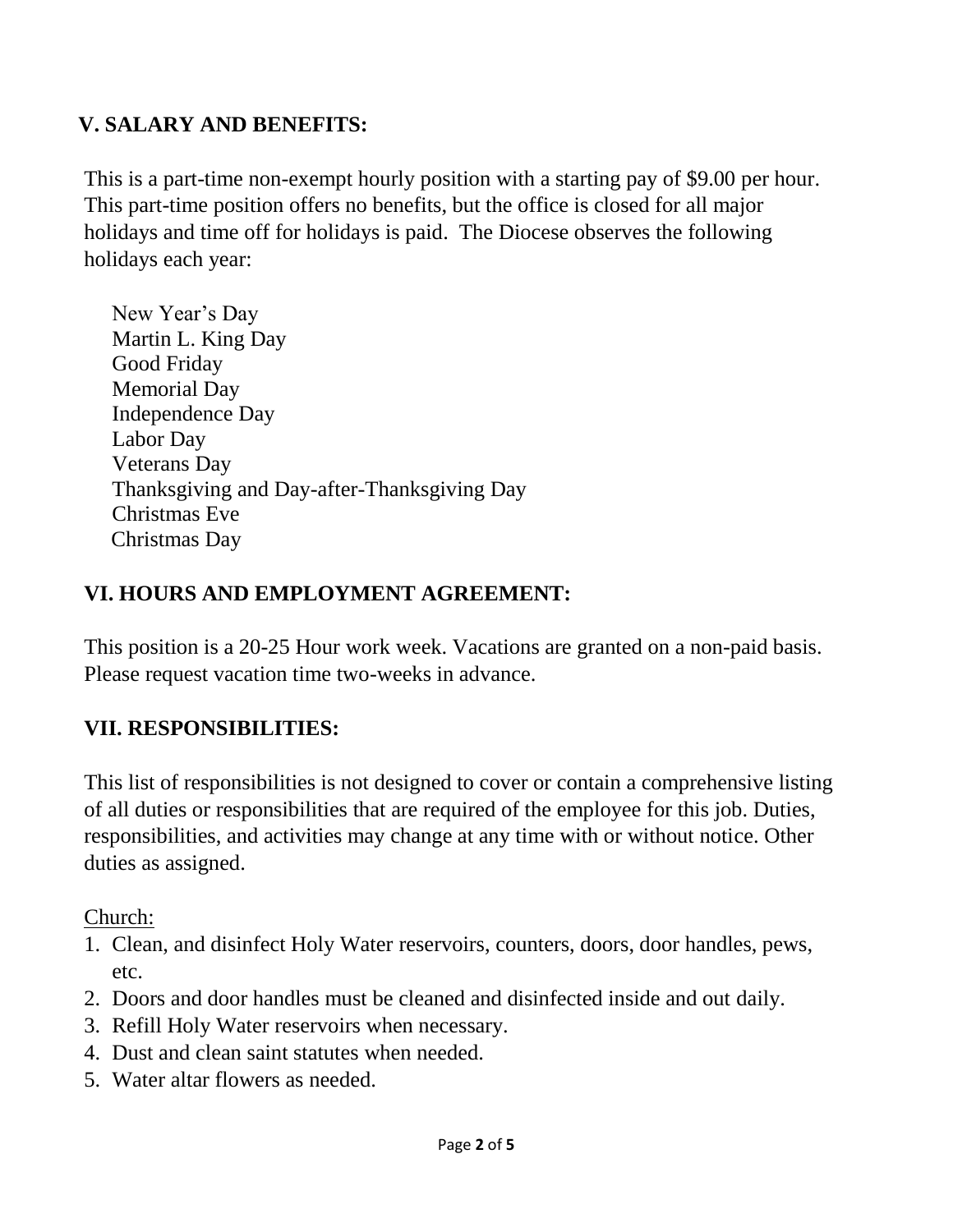- 6. Clean and disinfect sinks, toilets, counters, soap dispensers, at the beginning and end of each assigned shift.
- 7. Restock toilet paper and paper towels as needed.
- 8. Refill soap dispensers as needed.
- 9. Replace batteries on automatic soap dispensers when necessary.
- 10.Vacuum and mop the Church and bathroom floors daily.
- 11.Change lightbulbs as needed (if reachable without a ladder).
- 12.Clean Church windows when needed inside and out.
- 13.Dust and clean instruments when needed.
- 14.Organize bibles, missalettes, and other liturgy as needed.
- 15.Dispose of old missalettes and replace with new missalettes as instructed.
- 16.Empty trashcans, replace trash liner, and take bagged trash to dumpster.
- 17.Change air conditioner vents regularly to prevent build-up of mold and mildew.
- 18.Move or rearrange furniture as needed.
- 19.Prepare tables and chairs for various hall functions, to include all other Parish buildings.
- 20.Refill or restock Covid-19 supplies as needed.
- 21.Report supplies needs to Finance Manager.
- 22.Report needs and concerns to Parish Priest and / or Office Manager.

## Parish Hall:

- 1. Clean and disinfect all kitchen appliances after each event or function.
- 2. Vacuum and mop floors of hall and bathrooms every Friday.
- 3. Clean and disinfect tables and chairs after each event or function.
- 4. Clean windows inside and out as needed.
- 5. Door handles must be cleaned and disinfected inside and out daily.
- 6. Clean and disinfect sinks, toilets, counters, soap dispensers, at the beginning and end of each assigned shift.
- 7. Empty trashcans, replace trash liners, and take bagged trash to dumpster.
- 8. Restock toilet paper and paper towels as needed.
- 9. Refill soap dispensers as needed.
- 10.Change lightbulbs as needed (if reachable without a ladder).
- 11.Dust and clean instruments, television, etc.
- 12.Change air conditioner vents regularly to prevent build-up of mold and mildew.
- 13.Prepare tables and chairs for various hall functions.
- 14.Refill or restock Covid-19 supplies as needed.
- 15.Report supply needs to Finance Manager.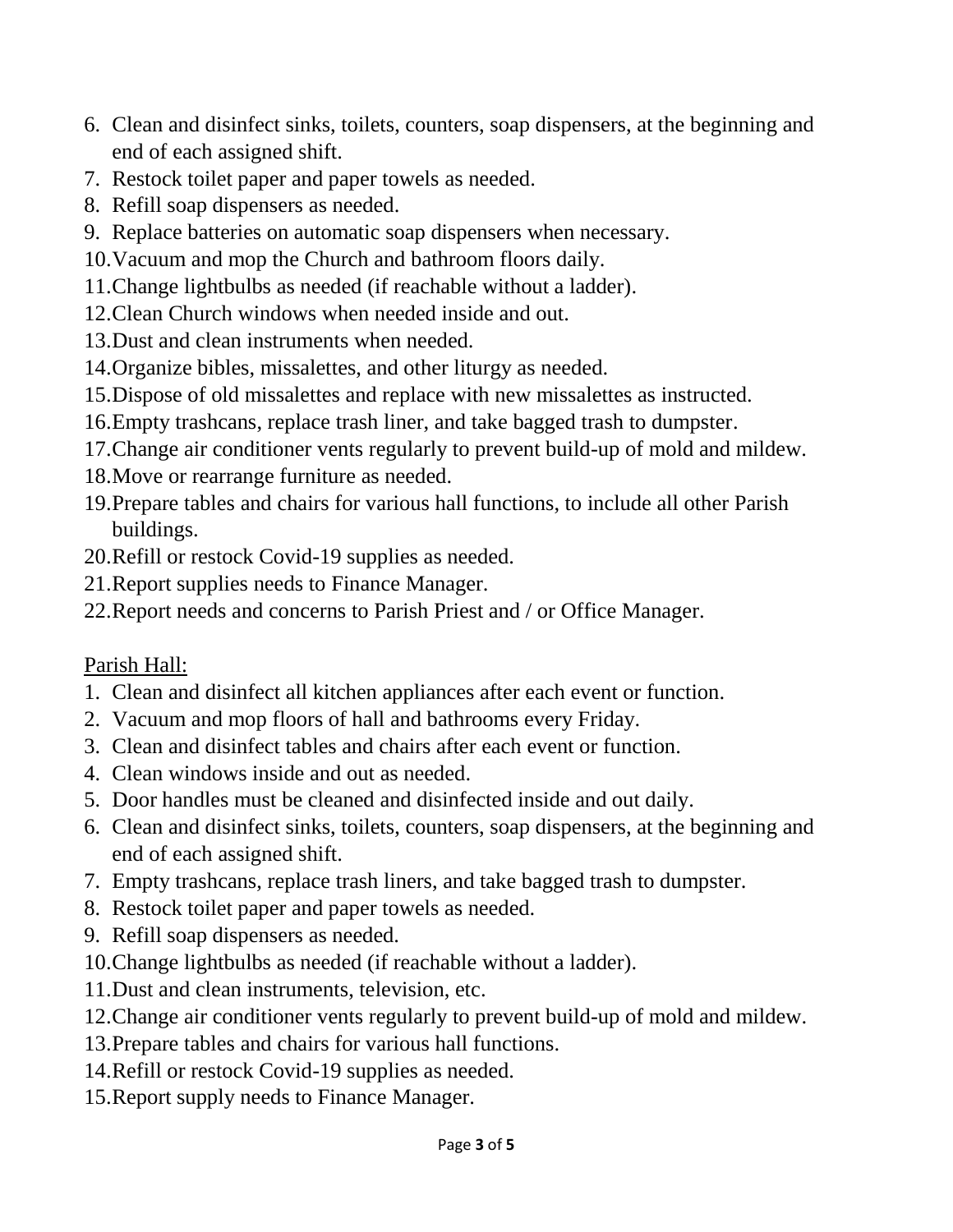16.Report needs and concerns to Parish Priest and / or Office Manager.

Caring & Sharing Building:

- 1. Clean and disinfect all rooms.
- 2. Vacuum and mop floors of all rooms and bathrooms every Friday.
- 3. Clean and disinfect tables and chairs after each class, event or function.
- 4. Clean windows inside and out as needed.
- 5. Door handles must be cleaned and disinfected inside and out daily.
- 6. Clean and disinfect sinks, toilets, counters, soap dispensers, at the beginning and end of each assigned shift.
- 7. Empty trashcans, replace trash liners, and take bagged trash to dumpster.
- 8. Restock toilet paper and paper towels as needed.
- 9. Refill soap dispensers as needed.
- 10.Change lightbulbs as needed (if reachable without a ladder).
- 11.Change air conditioner vents regularly to prevent build-up of mold and mildew.
- 12.Prepare tables and chairs for class or various functions.
- 13.Refill or restock Covid-19 supplies as needed.
- 14.Unbox cleaning supplies and place in storage room cabinets or shelves.
- 15.Report supply needs to Finance Manager.
- 16.Report needs and concerns to Parish Priest and or Office Manager.

Church Campus Grounds:

- 1. Pick up paper or other debris.
- 2. Ascertain that Church campus is clean at all times.

# **VIII. PERFORMANCE MANAGEMENT:**

The performance of the Parish Campus custodian will be assessed on a regular basis having regard to:

- 1. Their performance on the key responsibilities and attributes for this role.
- 2. Their ability to perform each essential duty satisfactorily.
- 3. Their ability to participate fulfilling the vision and mission of the Parish.